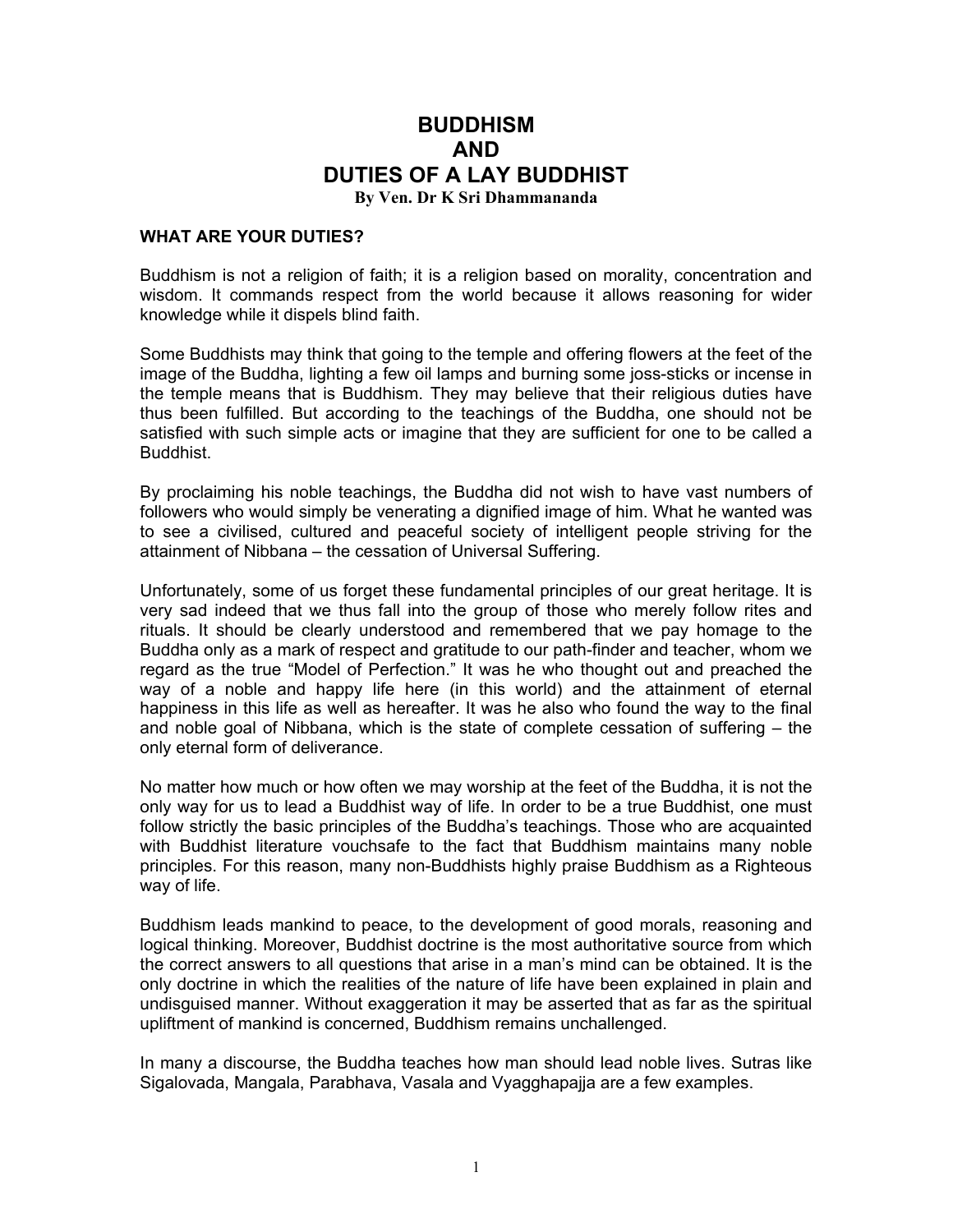This booklet is an attempt to bring home to the lay man some ideas about the Buddhist way of life. If they determine to do this they will be setting a good example to the rest of the world, and assisting them to turn away from the moral deterioration that has set in.

## **BUDDHAHOOD AND BUDDHISM**

Buddhism is the religion of the majority of the inhabitants of Asia. There are more than 500,000,000 Buddhists in the world which is nearly one quarter of the world's total population.

Many Buddhists are not aware of all the good teachings of their Master. If one is to follow Buddhism properly and wishes to be called a good Buddhist, one must study the life and teachings of the Buddha.

All the difficult problems of life will be understood more easily if one learns Buddhism. The Buddha's approach to this subject was straight and scientific – hence easy to understand.

The Buddha did not keep his knowledge to himself and order his followers simply to listen to his teachings. He did not promise to take any one to heaven simply because they were his followers. If he had done so it would have been a false promise because no one can take another to heaven or hell. One can gain admission into heaven or avoid hell by one's own actions. An outsider can only help by giving guidance as to the path to follow.

Therefore the Buddha advised his disciples to follow his teachings and his pure examples. He proved to them what he preached was true, for they will be able to actually enjoy the good results of their meritorious deeds. This fact which was proved then holds good even today and will hold good in the future too.

The Buddha practised loving-kindness towards all beings – gods, men, animals and spirits and this is called the Universal Love. If the Buddha wanted to find happiness for himself alone, he could have done so long before the time he actually attained the eternal happiness of Nibbana. He could have attained that with much less difficulty also. What he thought was that entering into that eternal happiness alone while so many were suffering would be like an unkind mother enjoying a delicacy alone while her hungry children were looking on. So, the Buddha, out of compassion for all living beings, plunged himself into the suffering Samsara (cycle of birth and death) and took the longer and more hazardous route to reach the farther shore. He had to live many lives and the number of lives that he spent in his self imposed "training course" is incalculable.

The Buddha's compassion and love towards all living beings was so great that he undertook the sufferings of Samsara without the least hesitation. When we read the Buddhist scriptures, we learn many of these facts. It is only with firm determination, a great deal of energy and high wisdom that one could continue practising good thought, words and deeds for so long. By such diligent practice any one may become a Buddha for it is not the monopoly of a particular person or being.

You could become a Buddha, I could become a Buddha too. Buddhas encourage that spirit in others who would aspire to become Buddhas similarly. Although myriad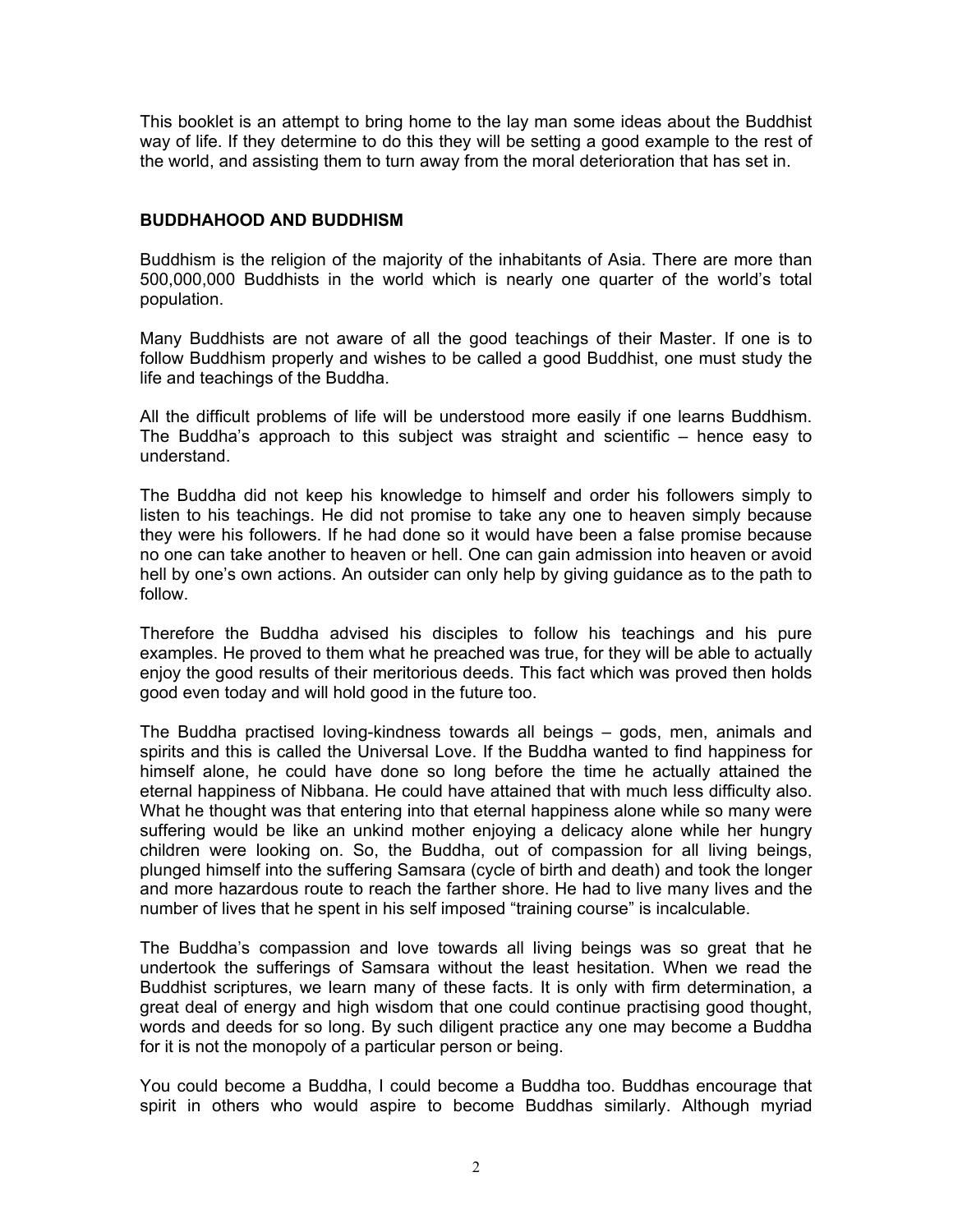Buddhas may come into being there still will be unfortunate beings who have not taken the path to reach the eternal bliss of "Nibbana" because their shroud of ignorance is too strong for them to tear off.

Every one of us has a grain of the Buddha spirit within us. It will not come into full bloom if we forget all about it. We should take the necessary steps to cultivate that spirit until that is brought to perfection and crowned with Buddhahood.

Now, how are we going to make this seed of Buddhahood grow into a big and strong tree and bear the fruit of Buddhahood? Just as other plants needs to be well looked after, watered and fertilised with more and more good deeds in this life and the lives hereafter. Then there will be a day that we will succeed gloriously in our efforts.

However, it not an easy task to become a Buddha. A Buddha is one who possesses the greatest wisdom and loving kindness. He is free from all passions and defilements. He is one who is able to understand fully all the aspects of life's various problems and also matters relating to before and after life. He is able to preach and convince others of the way to find the solution to their problems.

Due to the difficulties of attaining Buddhahood, there is a Buddha in the world but once in a long while. Hence the teachings of one Buddha are invariably forgotten in the world by the time the next Buddha appears. Therefore, it always becomes a mighty task for a Buddha to attain Enlightenment unaided in his efforts. There is none from whom he could receive instruction in the right system of thought that leads to perfect knowledge. It is only after his hard-earned Enlightenment or attainment of perfect knowledge that one becomes known as a Buddha and is able to go forth to proclaim the truth to the world.

People live in the darkness of ignorance by not knowing what is right and what is wrong. They are struggling in the mire of worldly evils. They think that the few fleeting moments of pleasure that they may enjoy in this world are permanent; though in reality, they are impermanent. By not understanding this glaring fact people become engrossed in pleasures of short duration and get themselves entangled in them more and more, becoming enslaves to them and thereby totally blind to reality.

Even when this is explained to them they turn a deaf ear to the truth. In short they become so callous in not knowing what is right that many are emboldened to say : " I do what I think is right." If everybody followed that rule then what would become of the world? In no time virtue would disappear from the world and vice and evil would prevail instead and there would be confusion and untold misery.

It is at the beginning of such a state of affairs that a Buddha is born into the world and he puts it right for the time being. After some time evil predominates and should it go beyond correction, even a Buddha would not appear because an evil world is not prepared to listen to good advice. The evil-ridden word would have to face devastation before a better world could appear.

To be wise among the ignorant, to be strong of heart among the week-hearted, to be patient among the impatient , to be sober among the passion -intoxicated, to be kind among the haters, are some of the almost unattainable achievements in the world. Yet, there have seen such unique personalities as the Buddhas who attained all these and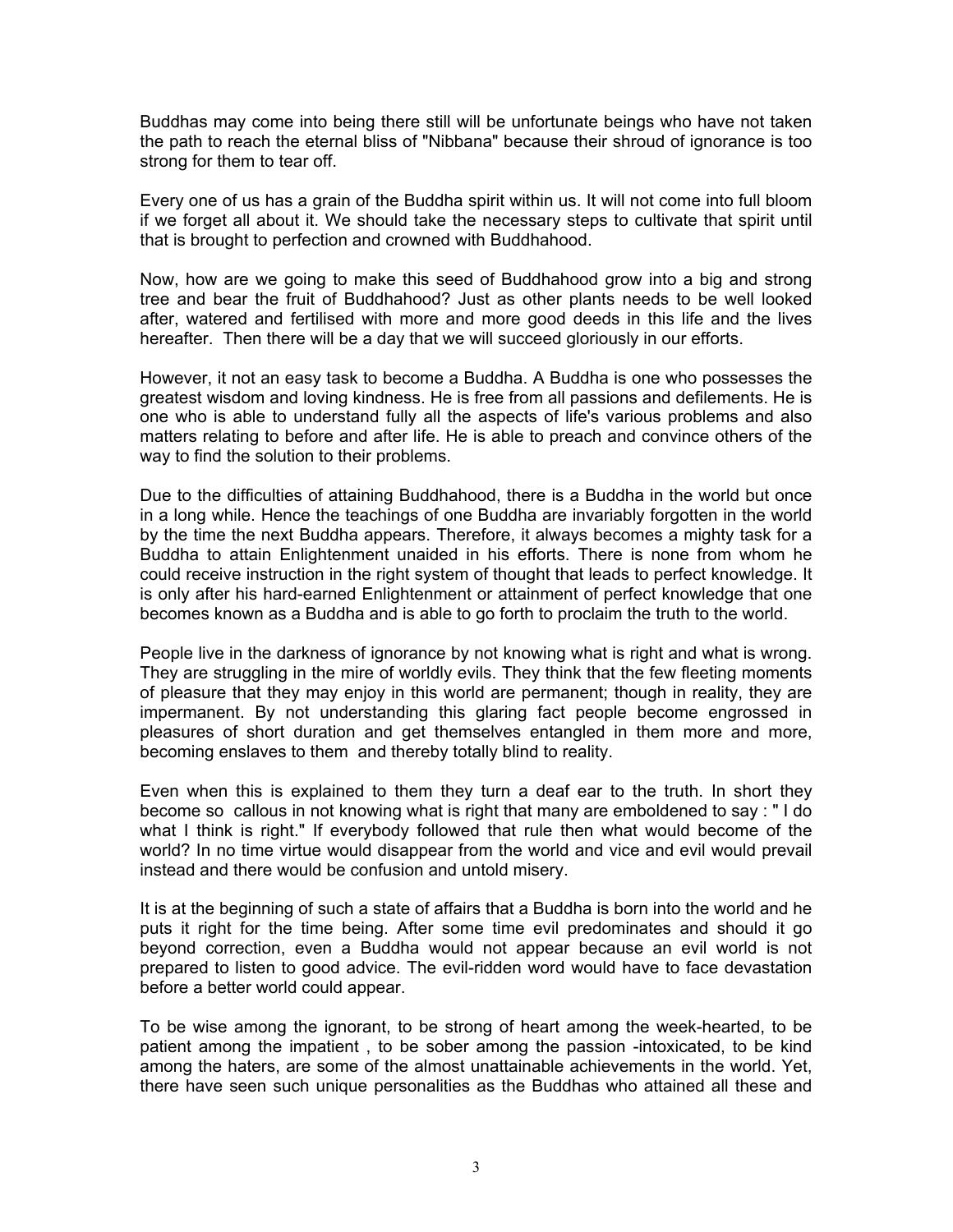many more qualities which are beyond description. There will also be Buddhas in time to come and when conditions are suitable with their message of truth.

We should start cultivating good qualities in us from now on, so that we may be reborn into the world when such an all-compassionate and all-awakened Buddha appears. To be reborn in such favourable conditions is not easy and we must exert ourselves from this very moment with a firm determination and all the energy at our command.

For our guidance in the upward journey, we should make use of the knowledge that has been given to us by Gotama Buddha who lived only twenty-five centuries ago and which has come down to us through the several generations of his faithful and devoted disciples. The path shown by the Buddha is quite free from danger and is beneficial to all who tread in it as well as to those who stand by it.

The upward journey in the spiritual life may be regarded by the beginner as difficult but if one makes the first step forward, employing one's energy with the little knowledge one has, then half the difficulty is overcome. We should remember that the top of Mount Everest was not reached with one step but with continued steps, surmounting greater hardships in each one of them. Similarly for the attainment of Nibbana, one has to work hard, step after step until the goal is reached.

No one can hope to reach the goal in one life, however long that life may be. So it is necessary that one should accumulate merits in early life in order to reach final perfection. Great oceans are only drops of water which have collected together. Buddhahood is a great collection of everything that is good. In other words it is the absence of everything evil.

While one is going in the quest of this highest goal, spending more lives over a very long period, there may come to pass a time that one can meet a Buddha face to face. By this time, that person would be full of merits that he had accumulated. And, if he so chooses he could become a disciple of that Buddha and attain Enlightenment as a disciple under him. That would of course be overlooking the great mass of suffering worldlings, but one who desires liberation from the turmoil of Samsara (cycle of birth and death) would have gained the desired goal which is NIBBANA – the eternal Blissful State.

## **DUTIES OF A LAY BUDDHIST**

The Buddhist layman treats human existence as one of great importance – as one which affords him the opportunity to live a righteous life here and now in order that he will be able to cut down the sufferings of Samsara. He knows that this present existence is the result of some good kamma, a moral consciousness pertaining to the realm of sense. He knows that every action here has its relative effect and that – "By kamma the world moves; by kamma men live and by kamma are they bound."

He therefore, having sought the refuge of the Buddha, the Dhamma and the Sangha, is sure that under these three refuges, he is secure, free from danger, fear and defilements that lead to evil destiny. With the Lord Buddha as the guiding ideal, the Dhamma as the raft that enables him to cross the ocean of Samsara, and the Sangha as the rice field within which to sow for a rich harvest, he leads a righteous life. He performs all his actions heedfully and paying due regard to the cosmic law of life – Kamma action.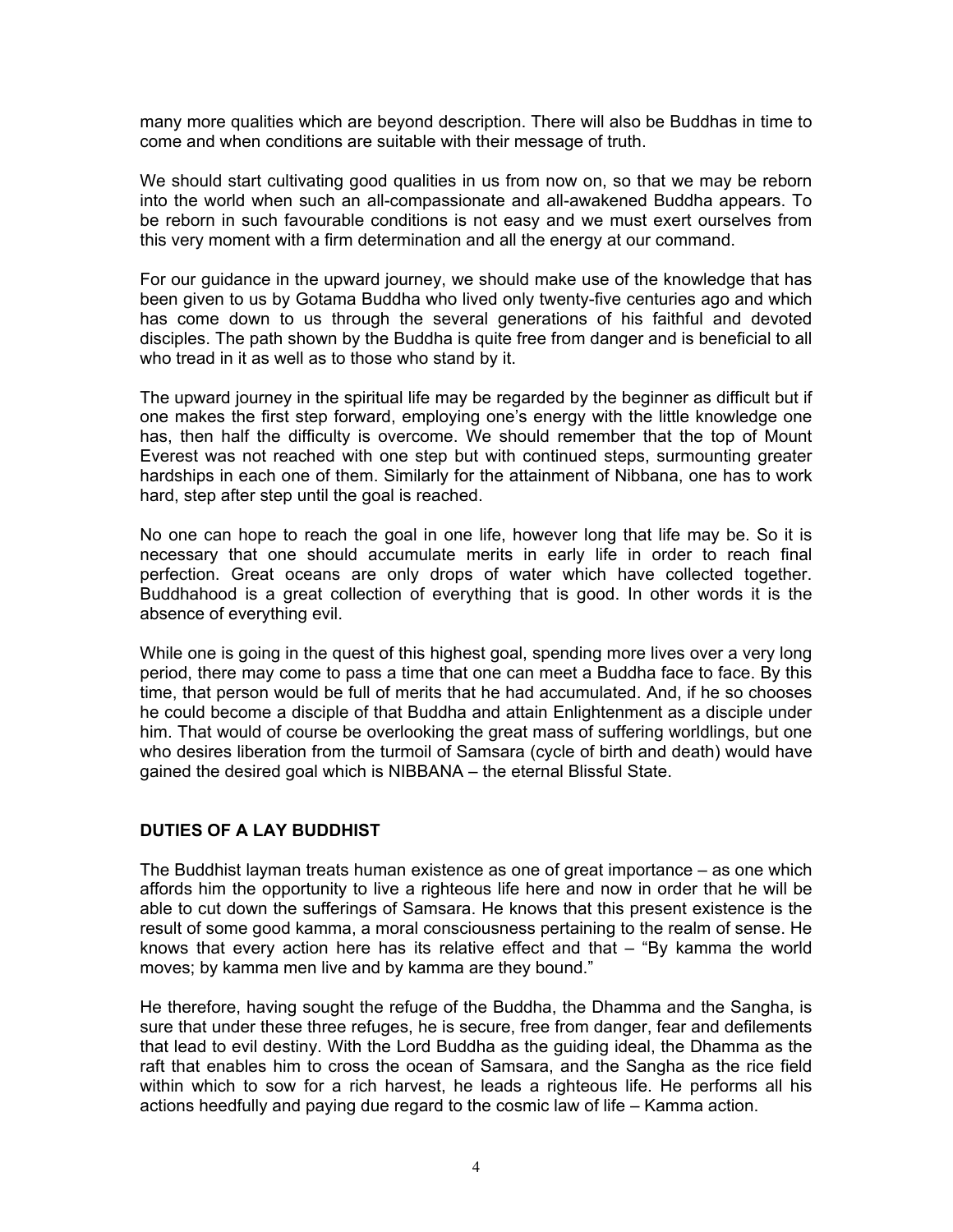He therefore carefully avoids the ten evil actions of body, speech and mind. He commits no evil through his bodily actions. He abstains from killing, stealing and sexual misconduct. His words are composed and controlled. He does not lie, slander, speak harshly nor engage in frivolous talk. He trains himself thus, knowing well that the fruits of such evil deeds would bring suffering upon himself.

He knows that if he kills, he will have to suffer short life, disease and grief caused by the separation from those he loves, and that he will have to live in constant fear. He knows that if he steals, abject poverty, wretchedness, unfulfilled desires and a low life will be his. He gives up adultery as the burning charcoal pit, for it brings him enemies and bad lives. He gives up lying for it will torment him by abusive speech, subject him to vilification and incredibility. Further, he will not covet. Seeing another's wealth, he would never think, "would this be mine." Covetousness brings non-fulfilment of one's wishes as its kammic result. He will not harbour hate upon anyone, for ill-will "VYAPADA" will make him ugly, bring disease and render him detestable.

Also he will give up false views. And as a pious devotee, he will endeavour to perform good actions here and now by the practice of generosity, morality, meditation, reverence, service, transference of merit and rejoicing in other's merit. He will be engaged in hearing the Doctrine and will make every effort possible to strengthen his views.

As one leading a lay life, he must essentially accrue a lot of merit. The practice of generosity will bring him wealth, whilst morality will bestow upon him birth in noble families and in states of happiness. Meditation will help him to acquire higher knowledge and final emancipation. By the transference of merit, he will be given plenty. Rejoicing in other's meritorious actions will endow him with joy in his future births. Listening to the Dhamma will make him wise, while services will afford him great joy and happiness. Praising others' good actions will relatively bring him prosperity. The strengthening of views will bring happiness and final deliverance.

The general outlook of a Buddhist layman is one above ordinary thoughts. He views all life as transient, unsatisfactory and soulless. He tries to conceive in his daily life how these truths come in to play; how all things of the world are ever changing, how little we can control them, how all our pleasures end in pain and youth in age and lastly how very empty life is. With this triple view of "Anicca", "Dukka" and "Anatta' growing in him, he sees all life as arising and passing away. Also he sees that we are common in flesh, that all mortals are yokes in a single fellowship of joys and pains. Thus surveying life, his heart is filled with sympathetic love "Karuna' for all things that suffer pains of sentient life. And even as a mother at the risk of her life protects her only son, so he suffuses all living beings with thoughts of boundless love and compassion. Inspired by this feeling of infinite love, the Buddhist layman lives the life of service and usefulness to all during his short span of life in this world.

The householder specially refrains from the ten evils as they cut the very roots of man's life, bringing utter ruin even here in this very life. Further, he refrains from committing evil actions through partiality - "Tanha", enmity - "Moha", and instead develops impartiality, loving kindness, fearlessness and wisdom by all his actions.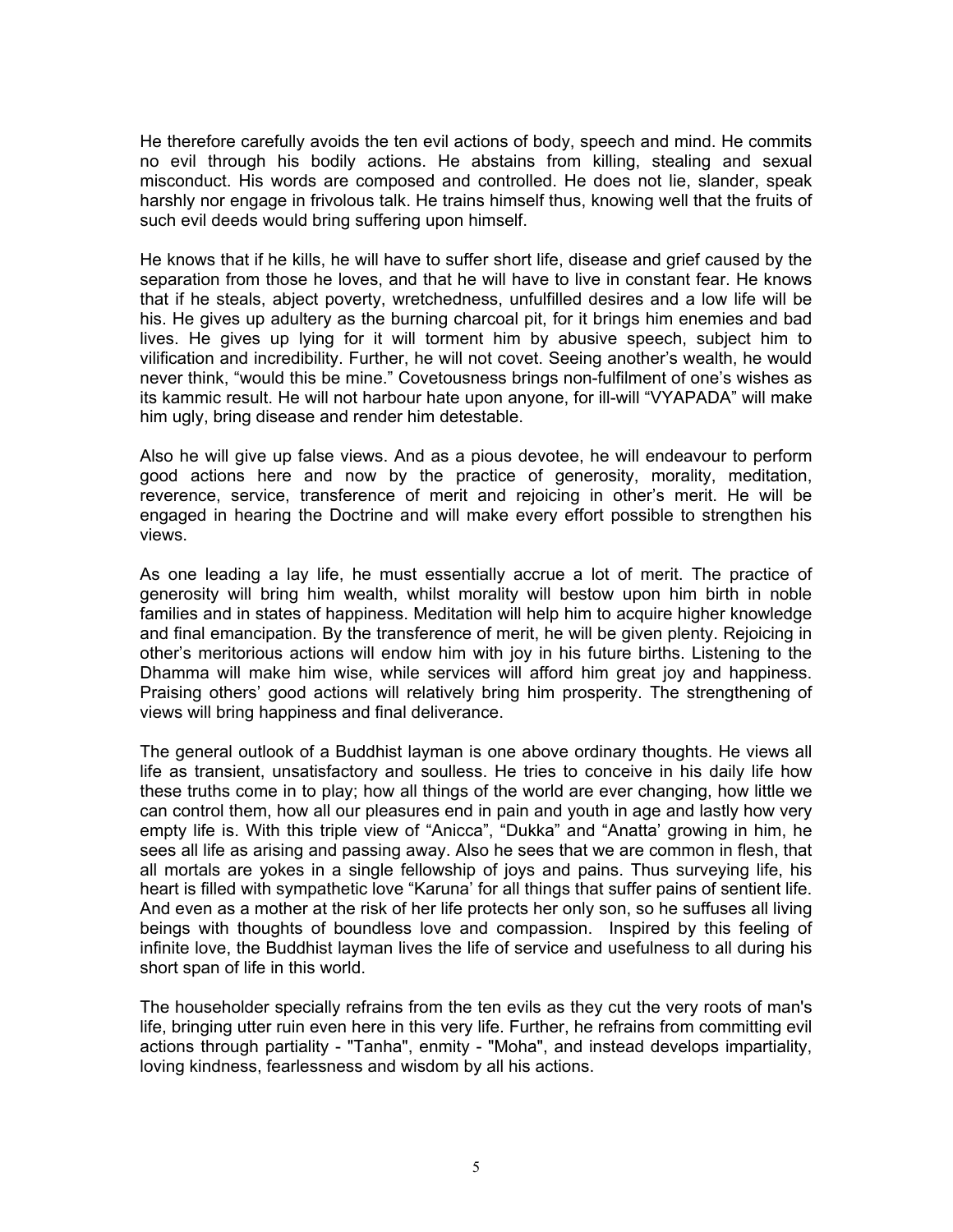The success of a layman depends greatly upon his wealth and finances. The Buddha has, therefore pointed out that it is essential for the householder to grow in landed property, in wealth and granary in addition to child and wife, servants and work-people and beasts of burden. These things, the Buddhist layman acquires by right means and for this he follows a righteous form of livelihood, avoiding deceit, treachery, soothsaying, trickery, usury and the five harmful trades such as dealing in arms, living beings, flesh, intoxicants and poison. What ever trade is pursued by him, is conducted so that it does not harm anyone. He makes his living as he gathers honey.

Buddhist economics requires the householder to apportion his earning into four parts to be utilised as follows:

"One portion let him spend and taste the fruits. His business to conduct let him take two. And portion four let him reserve and hoard. So there'll be wherewithal in time of need".

The good householder, therefore devotes one quarter of his earnings to meet his personal needs, two quarters for the conduct of his trade, the fourth quarter he reserves to meet emergencies in time of need. He would guard himself from such activities which may tend to dissipate his hard -earned wealth. In this connection the master advises the householder to keep from activities that drains one's wealth. These are : - addicting oneself to intoxicating liquors, frequenting the streets at unseemly hours, haunting fairs, to become addicted to gambling, association with evil companions and the habit of idleness.

The Buddha says, it is incumbent of the lay follower to duly discharge his obligations toward his parents, teachers, wife and children, friends and companions, servants and work-people and religious teachers. This is called protecting the six quarters. Sons and daughters should realise the fact that it was primarily due to parents that they have attained the present state. They should make it their binding duty to provide them with food, clothes, medicine and all essential comforts and make life easy and comfortable to them so long as they live. The child of means should make it his particular duty to tend his parents in their old age with all due care. They should maintain the lineage and tradition of the family by restoring, if need be, the family honour.

Parents thus ministered by their children, should show them compassion and tenderness of heart by restraining them from vice, exhorting them to virtue, training them in trades and professions of skill, contracting marriage for them in suitable age and by handing over to them their estate and inheritance when the time comes.

Pupils, in beholding their teachers should out of respect and veneration, rise from their seats in salutation. They should wait upon them, show an eagerness to learn and render them personal service. They should attentively follow and receive instructions. Teachers thus ministered to by their pupils should, out of compassion, train them well in all what they know and make them thorough in the varies arts. They should speak well of them among their companions and protect them from danger.

The husband should pay due respect to his wife, he should give the right of home, be faithful to her and treat her with love. She should be invested with due authority and supplied with ornaments. The wife thus ministered to by her husband, should dearly love him and perform her binding duties. She should be hospitable to her relations and